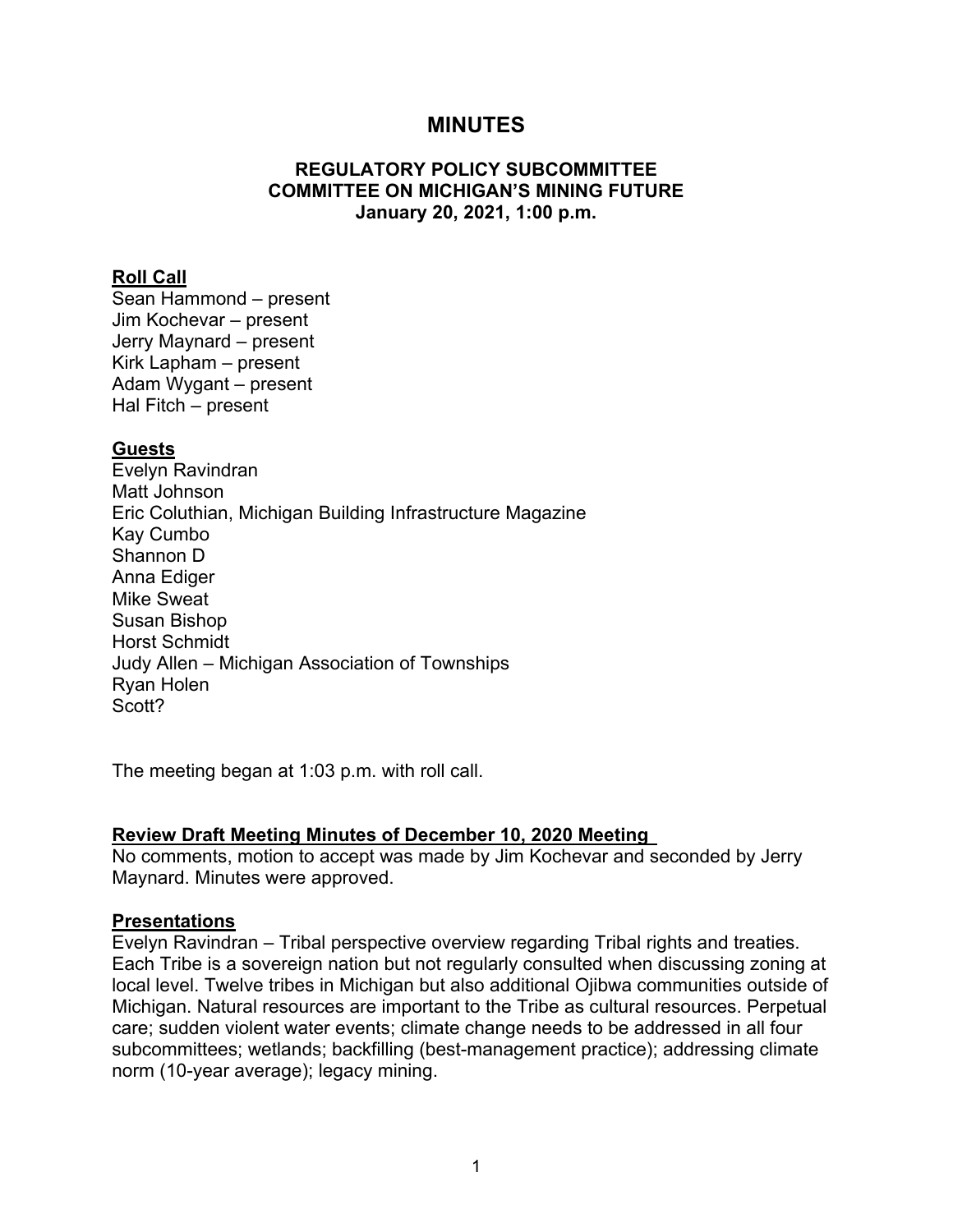KBIC is working with USEPA for approval of Tribal water authority. Please give an update, and is she aware of other states/Tribes with this authority? They were approved in 2020 for treatment, just begun 401 certifications, have been recognized as a "state" by USEPA for these purposes. We are aware of other tribes' interest but not of any that have done this. We are doing this on a watershed perspective instead of single-source (intake).

Would the Tribe be in the room during mine permitting process related to discharge, or during public comment period? Tribes would prefer to be involved in development of groundwater standards during permit application development, not after-the-fact public comment period.

Can Matt address interaction with Tribes for Eagle Mine? It is not developed as part of permit process but as part of discharge permit. Not only do reservation boundaries determine impacts, but watersheds that flow into or are used by Tribes. If this is so, what are the requirements of the company and the concerns of the Tribe(s)? Do State or Tribal groundwater standards get included in State permit, or does Tribe issue its own permit? It is not known how this will work yet.

We are meeting with the State on this now, and we need to reconcile things like narrative criteria opposed to numerical criteria. The Tribe appreciated being approached before exploration to have the opportunity to point out critical areas such as wild rice restoration, fish restocking projects, etc. What would the Tribe like to see included in each report section? Specifics? Specifics have been asked for from Tribal members, and they would like to see: backfilling, climate norms, and perpetual care language. In Wisconsin, consultation language is an example – how to identify Tribes in the area or Tribal interests in area. We have asked two people to reach out to the committee to help write these topics.

It is important to identify what is on the reservation and what is not on the reservation. Some Tribes have reached out to the State to defer, and other Tribes would prefer to maintain jurisdiction (Saginaw-Chippewa water discharge). There is sovereign jurisdiction and areas off reservation but adjacent could be a gray area. We have air permitting concerns and had discussions with AQD which were helpful to air concerns that were addressed during the process, not after-the-fact during public comment period. This is helpful to get Tribal concerns incorporated up front.

Local zoning/land use regulation. How does that play out? Not zoning on Reservation? Treaty lands? There is no consulting with the Tribes, and no recognition of sovereignty. Is backfilling the Tribes preferred method of disposal? It is considered a best practice and Tribes would prefer to have this addressed in the State statute.

It is difficult to address, but GLICWIC has done some mineral mapping. The concern is can Tribes get the rights rejoined (minerals and surface)?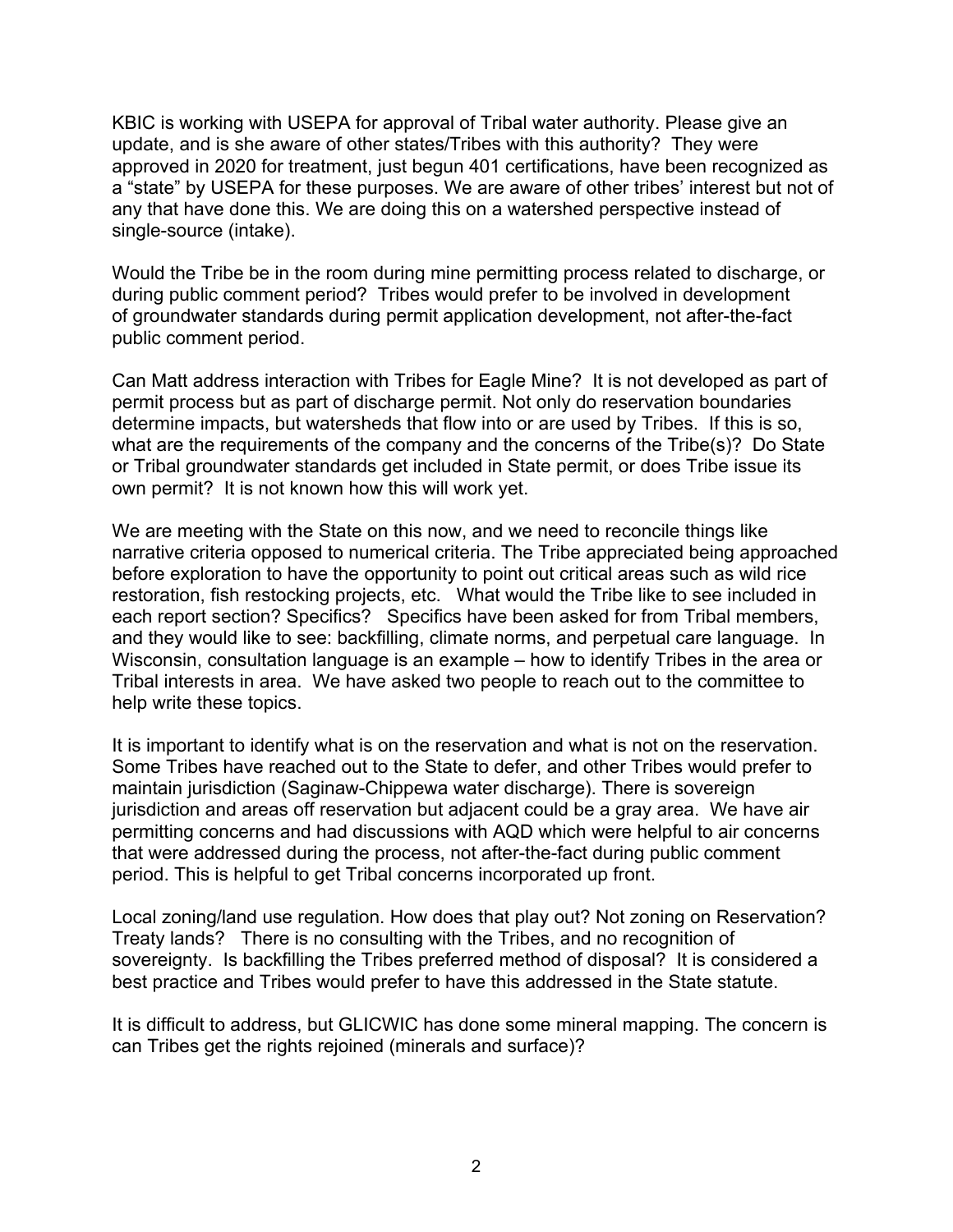I will discuss Eagle mine, first under Part 632, so identifying areas for improvement, including changing some language to lessen restrictions for changes to plans and operations that have minimal or no impact (moving a building a few feet, etc.). We need to look at more detail behind closure plan as it takes five years to close a mine. We have a mature plan for mine closure, and it will be the first under this regulation so now looking at areas where change might be suggested.

Evelyn, please give your input on language clarification. There are Tribal concerns about what is a significant impact, such as cumulative impacts – would like clarification and definition. I wanted to reiterate that natural resources are cultural resources, and land-use is important to be maintained for Tribal purposes.

The bond amount is not specific. For Eagle mine, it was required that the bond cover all anticipated costs of end-of-mine life and closure, when in reality these costs are never incurred all at one time. The bond amount needed today is not the same as at start of mine, and will change as mine moves toward closure. As each phase of development, reclamation, closure is accomplished, the bond amount will vary over time. The bond is reviewed frequently. Legacy mine operations are brought up as concerns during permitting of new mines, but these issues aren't relevant to new mines in that their bonding is required to be sufficient for all phases.

## **Judy Allen – Townships Association presentation**

I want to share concerns about impacts to citizen communities that are affected. The public should not be expected to incur costs associated with mining. One issue is mineral mapping that Michigan doesn't have; neighboring states have mineral mapping, so they are able to address issues proactively. Metamora Township undertook aggregate mapping at their own expense and have included the results in their zoning. We need to have legitimacy associated with studies stating needs for mined resources. Current concerns are with sand and gravel mines, including quality of life, neighboring properties, hours of operations and traffic load. Location affects consequences.

Concerns about contamination, brought up PFAS, and landfills. Would every operation be the same across the state? Aggregate association replied no, and each would be unique to its location. The current statute is working, and it forces government and the mine operator to work together. There are limited tools to address specific concerns. How to deal with adverse or hazardous consequences? Who has authority to determine outcomes? It is hard to find experts to address each side of conflicts. Timelines for applications are problematic, as there are no deadlines or limits to when an application must be adjudicated. I would like Part 632 to do more related to financial assurance and local input. Part 634 needs strengthening related to water quality, ability to request additional water-quality sampling, and local input related to blasting and crushing, truck routes, bonding. Ask is for – Mapping, verification of mine resources as stated by company.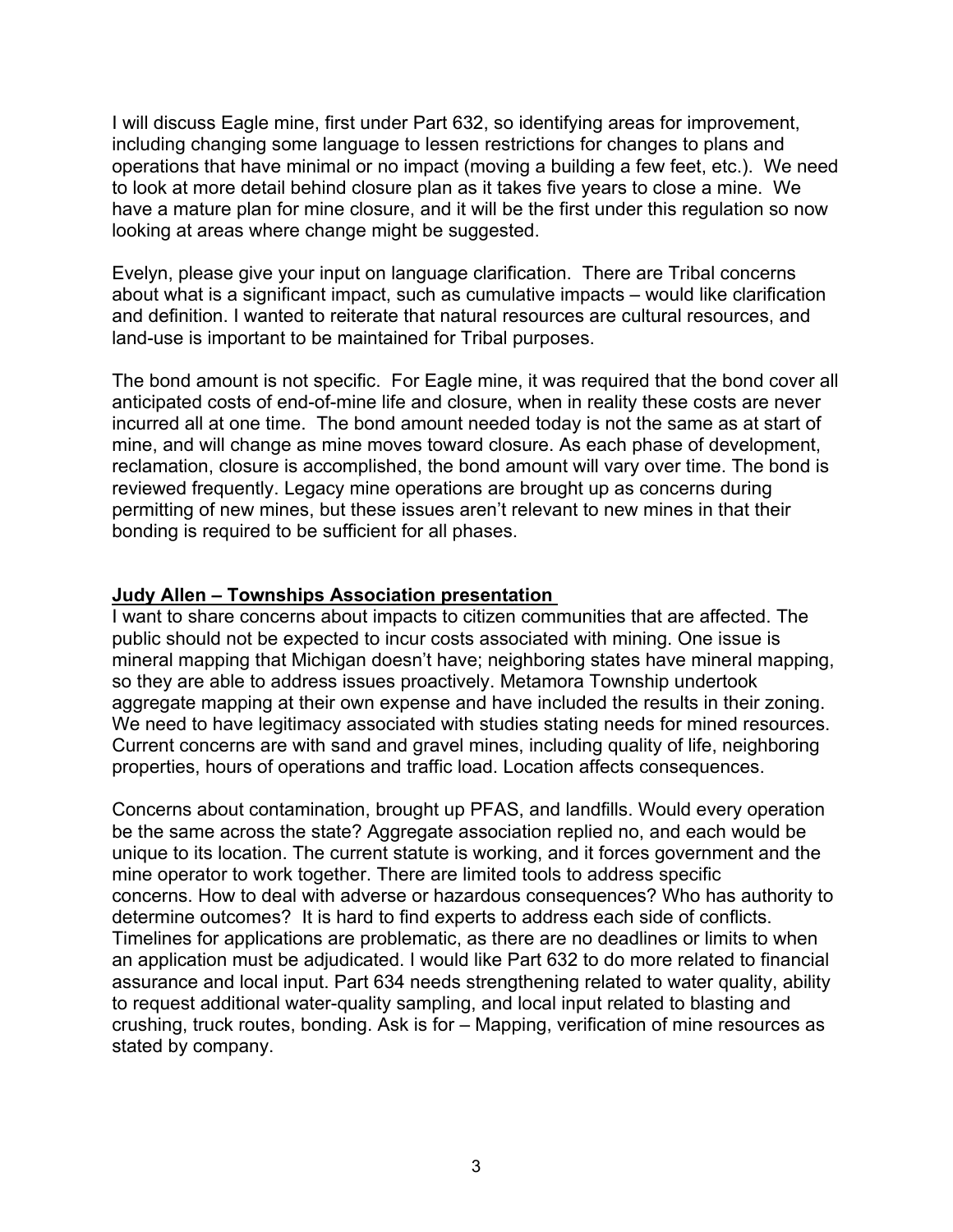What township has had mapping done? Kasson Township in Leelanau County. There are question about the aggregates industry, and location and impacts are typically controversial. What can the committee do to address concerns? Where are opportunities to avoid going to court? Arbitration? Negotiation? What works for the community?

We generally worked things out with the local unit of government. Traffic has been difficult for every community. Some work well with companies, and others are more challenging. Some have an annual review process to address concerns, compliance, and modifications. We are open to arbitration, but it hasn't gained traction with the legislature. There is difficulty identifying appropriate parties to serve as arbitrator.

Are you referring to Zoning Enabling Act? Yes, most communities have been able to make it work. The industry's concern is the lack of timeframe. The community's concern is the need to show "very serious" consequences as sometimes the truck routes, noise, and dust can be too much. An alternative is dispute resolution. There are a range of tools and options, and there is a statewide system of alternative-dispute resolution under the authority of the State of Michigan Supreme Court.

## **Subcommittee Report**

Refining the report outline – Draft 2 was reviewed. A discussion of the report content took place, and writing assignment following revised outline. Hal gave an overview of his thoughts on the outline, and how it came to be.

We can outline different taxes by industry. The type of taxation is addressed by his subcommittee. Hal made changes to the outline, and will send the new draft to subcommittee members.

#### **New Business**

Hal requested any new issues, and no response was received.

## **Future meeting dates**

February 18, 2021, at 1:00 p.m. March 18, 2021, at 1:00 p.m.

## **Public Comments**

Opened the floor at 2:43 p.m. for public comments.

Horst Schmidt asked what is meant by "alternatives analysis." Hal answered that it is an early part of the permitting process whereby the applicant must address alternative approaches to what is proposed, such as different transportation routes, different mining methods, beneficiation approaches, etc.

Horst asked if there were alternatives to the Eagle Mine. Adam answered that there were, and they were available for public comment. People may disagree that a sufficient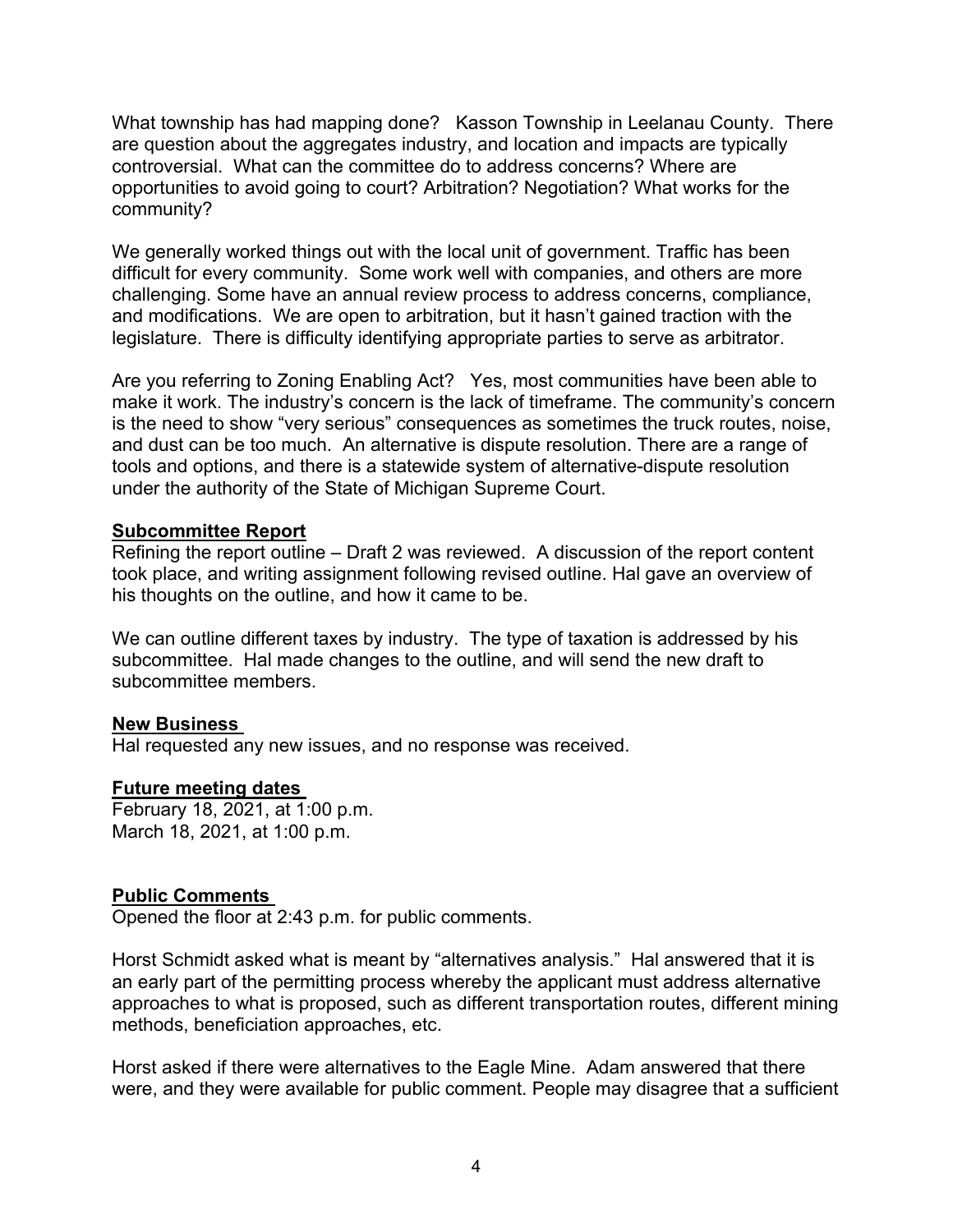number of alternatives were considered but, in the end, they met the requirements of the statute.

Horst states that Aquila always focused on costs and not alternative approaches that might have lessened the impact of the mine. Nobody works together. The concern is with the "silo" approach and considers Aquila the "poster child" for negatives associated with the permitting process.

Horst statement on climate change vis-a-vis Evelyn's comments, need to look at emissions that mine will create for land, air, and water over the life of the mine. There's a need to hire expertise to make these analyses.

Horst addressed the upstream dam and would like the legislature to make a change to a site-type dam to reduce the possibility of a "blow-out" owing to the limited evaporation potential of slurry, lack of settling, leading to potential overloading of dam and eventual blow-out.

Would like these types of changes to mining statutes to take these comments into consideration.

The meeting was adjourned at 2:50 p.m.